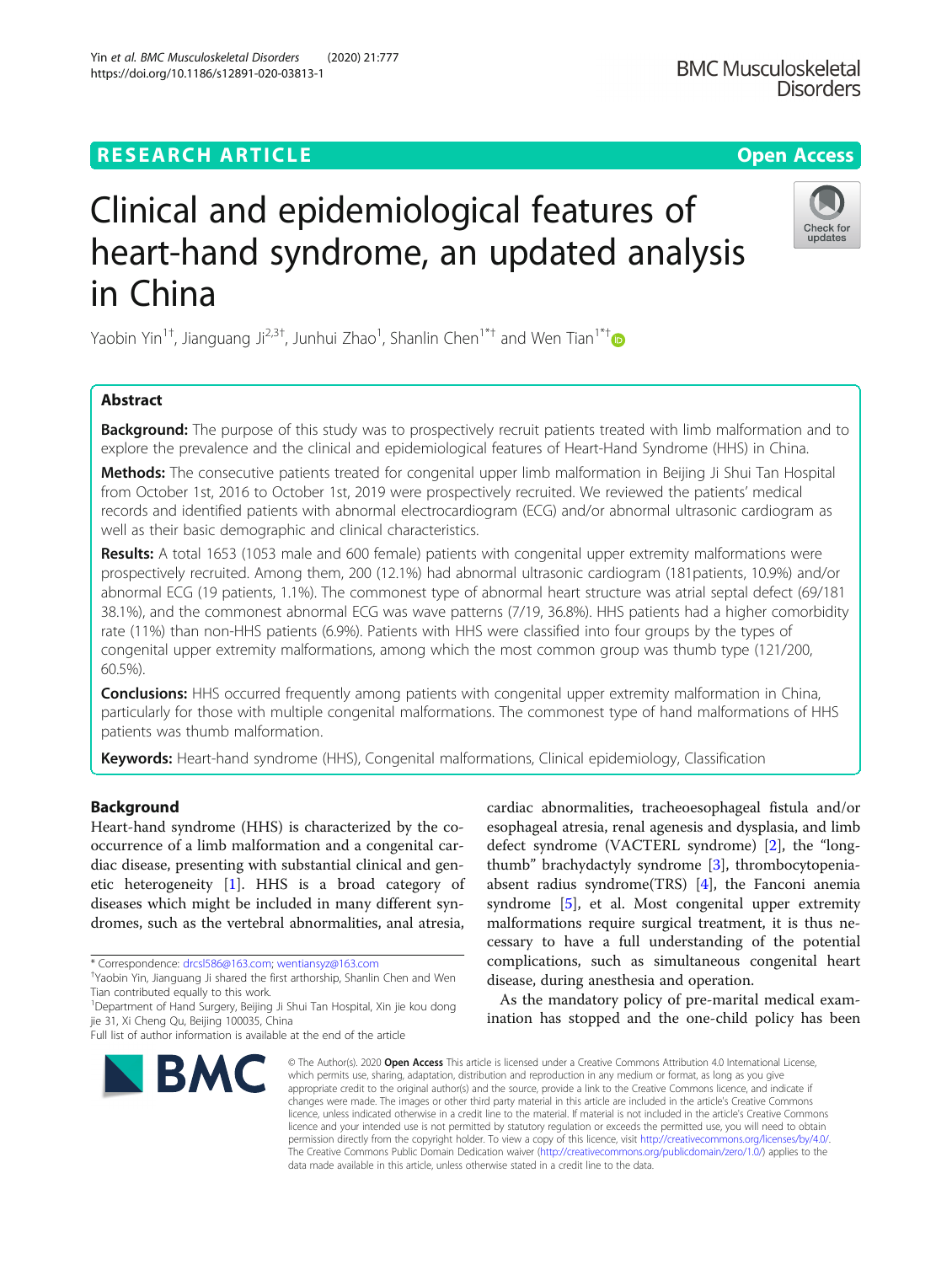ended in China recently, the number of patients with congenital upper extremity malformation has been increased as a consequence of the changed policies [\[6](#page-5-0)]. In our previous retrospective study, we found that the prevalence of HHS was around 11.8% among 1462 patients treated with congenital upper extremity malformations [[7\]](#page-5-0). In light of the increased number of patients with congenital upper extremity malformation in China, we expected that more HHS cases might be diagnosed in Chinese patients. We thus planned this cohort study and aimed (1) to prospectively recruit patients with congenital upper extremity malformation and explore the prevalence of HHS, (2) to update the characteristics and the clinical features of HHS in China, (3) to make a new classification for HHS based on the clinical characteristics of hand malformations as previous classifications of HHS do not meet the need of HHS patients in China.

## Methods

The Ethics Committee at Beijing Ji Shui Tan Hospital approved this study. All methods were carried out in accordance with relevant regulations and guidelines, and written consent to participate was obtained from the parents/guardians of the children included in this study (children are considered anyone under the age of 16).

Beijing Ji Shui Tan Hospital is a national orthopedics center in China. All the patients treated for congenital upper extremity malformation in this hospital between October 1st, 2016 and October 1st, 2019 were prospectively recruited in this study. The medical records and the results of electrocardiogram (ECG) and ultrasonic cardiogram were reviewed separately by two clinicians. Patients with abnormal ECG and/or abnormal ultrasonic cardiogram were identified.

We further classified upper extremity malformation according to the Swanson upper extremity malformation classification [[8](#page-5-0)], and analyzed the proportion of HHS for each type of upper extremity malformation. We also analyzed the different abnormal ultrasonic cardiogram and ECG for each type of upper extremity malformations. We explored the correlation of HHS with the blood type and comorbidity among patients with upper extremity malformations. We further made a new classification of HHS based on the type of hand malformations among Chinese patients.

## **Statistics**

Descriptive data were presented as number and percentage for the categorical variables.  $P$  value was examined using chi-square test for categorical variables. SAS version 9.2 (SAS Institute, Cary, NC, USA) was used for statistical analyses.

## Results

A total 1653 (1053 male and 600 female) patients with congenital upper extremity malformations were recruited and treated in the Hand Surgery Department of Beijing Ji Shui Tan Hospital between October 1st, 2016, and October 1st, 2019 (Table [1\)](#page-2-0). Among them, duplication (type III Swanson upper extremity malformation classification) was the most common type. Blood samples were available for 884 patients. Except for congenital cardiac disease, 122 patients (7.4%) were diagnosed with other comorbidities and the lower extimity malformations were the most common.

There were 200 patients (200/1653) who met the clinical diagnosis criteria of HHS. One hundred eighty-one patients had abnormal heart structure and 19 patients only had abnormal ECG. In Table [2](#page-3-0) we present the distribution of various congenital cardiac diseases among different types of upper limb malformations. There was a significant difference for congenital cardiac disease among the different types of upper limb malformations  $(p < 0.05)$ . Type I Swanson upper extremity malformation classification had the highest prevalence of congenital cardiac diseases. The commonest type of abnormal heart structure was atrial septal defect (69/181, 38.1%), followed by tricuspid regurgitation (65/181, 36.9%). The commonest abnormal result of ECG was abnormal wave patterns (7/19, 36.8%).

In Table [3,](#page-3-0) we present the distribution of blood type among patients with congenital upper limb malformations and the prevalence of HHS. Patients with blood type B had the highest prevalence of HHS (13.4%), but there was no significant difference among different blood types.

In Table [4,](#page-3-0) we analyzed the distribution of different comorbidities among patients with congenital upper limb malformations stratified by HHS diagnosis. HHS patients had a higher rate of comorbidity (11%) than non-HHS patients  $(6.9\%)$   $(P < 0.05)$ .

According to our patients, we made a new classification of HHS based on the malformations of the hand. The new classification included a total of 4 types: thumb type, finger type, contracture type, and rare type, as shown in Table [5.](#page-4-0) The commonest type was thumb type, which accounted for 60.5% of patients with HHS.

## **Discussion**

In this prospective cohort study, we identified a total of 1653 patients with congenital upper extremity malformations.We found that the prevalence of HHS was 12.1%, which showed a similar result as in our previous retrospective study [\[7\]](#page-5-0). Type I congenital upper limb malformations (Failure of formation of parts) was most likely to present with congenital cardiac disease, which was also in line with the result of our previous study. In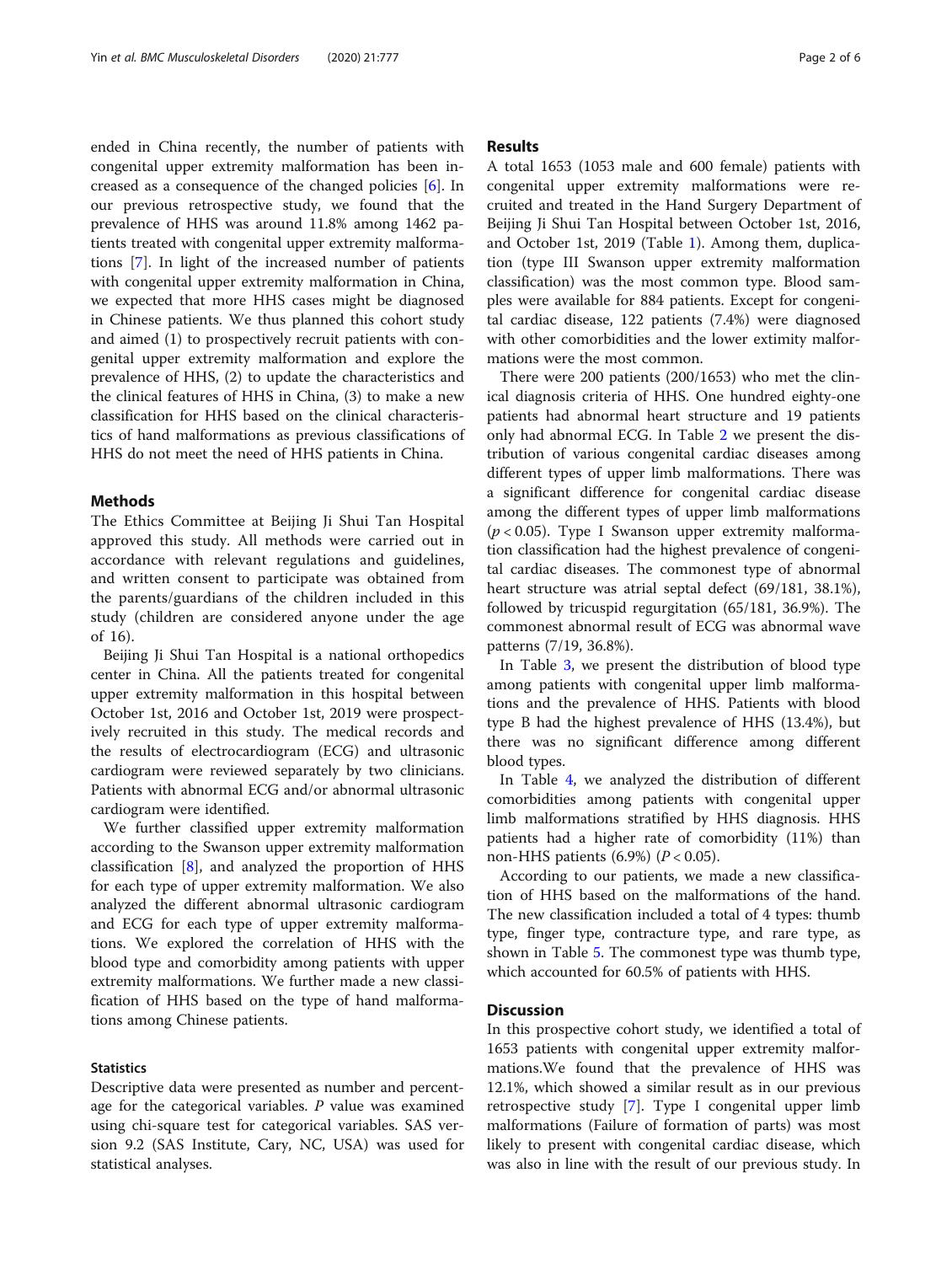<span id="page-2-0"></span>Table 1 Basic demographic and clinical characteristics among patients treated with congenital upper limb malformation

| Characteristic                                          | Number         | $\%$  |
|---------------------------------------------------------|----------------|-------|
| <b>Total</b>                                            | 1653           | 100.0 |
| Age                                                     |                |       |
| $0 - 4$                                                 | 1328           | 80.3  |
| $5 - 9$                                                 | 202            | 12.3  |
| $10 +$                                                  | 123            | 7.4   |
| Median                                                  | $\overline{2}$ |       |
| Gender                                                  |                |       |
| Male                                                    | 1053           | 63.7  |
| Female                                                  | 600            | 36.3  |
| <b>Hand abnormality</b>                                 |                |       |
| I Failure of formation of parts (arrest of development) | 70             | 4.2   |
| Il Failure of differentiation (separation) of parts     | 537            | 32.5  |
| III Duplication                                         | 921            | 55.7  |
| IV Overgrowth                                           | 10             | 0.6   |
| V Undergrowth                                           | 79             | 4.8   |
| VI Congenital constriction band syndrome                | 36             | 2.2   |
| <b>Blood type</b>                                       |                |       |
| $\overline{A}$                                          | 260            | 15.7  |
| B                                                       | 276            | 16.7  |
| $\circ$                                                 | 262            | 15.8  |
| AB                                                      | 86             | 5.2   |
| Missing                                                 | 769            | 46.5  |
| Comorbidity except for heart                            | 122            | 7.4   |
| Toes malformation                                       | 77             | 4.7   |
| Ankle malformation                                      | 16             | 1.0   |
| Knee malformation                                       | 5              | 0.3   |
| Hip malformation                                        | $\overline{4}$ | 0.2   |
| Spine malformation                                      | 5              | 0.3   |
| Facial malformation                                     | 10             | 0.6   |
| Thoracic malformation                                   | $\overline{2}$ | 0.1   |
| Kidney malformation                                     | $\overline{2}$ | 0.1   |
| Anemia                                                  | $\mathbf{1}$   | 0.1   |

this study, 60.5% of HHS patients had thumb malformations, similar to what we found in the previous study (69.2%). Some studies have shown that the thumb is remarkably different from the other four digits and developed in a different molecular environment, which provides the underlying mechanisms for the strong association between thumb malformations and HHS [[9,](#page-5-0) [10](#page-5-0)], suggesting that genes related to thumb formation might be related to HHS.

Our previous study was based on patients treated with upper extremity malformations from October 1st, 2013 to October 1st, 2016 in the same hospital. The number of beds and surgeons in this hospital did not change after the previous study. However, the number of patients who were treated with upper extremity was increased by  $13\%$   $((1653-1462)/1462=0.13)$ . The underlying reasons are not clear as we did not find a change of the referral pattern of patients and and no therapeutic centers nearby were closed. This phenomenon may be related to the Chinese policy changed from "One family, one child" to "one family, two children". The increased rate of upper extremity malformations might be due to the increased number of elderly pregnant women associated with this policy change [[11](#page-5-0)].

HHS is well documented since first reported by Kato in 1924 [\[12\]](#page-5-0). It has been reported by many others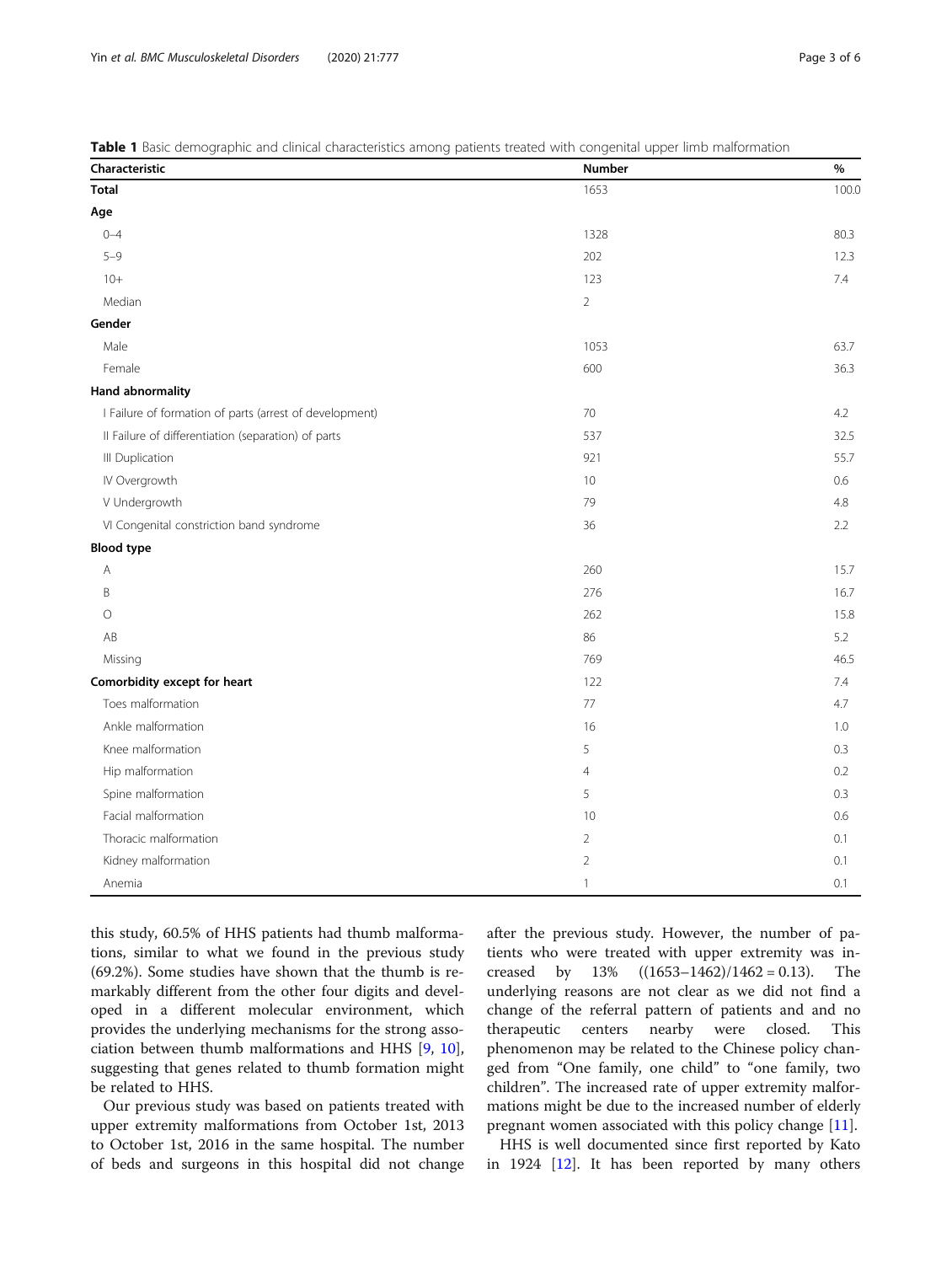| Characteristic                     | <b>Failure of formation</b><br>of parts (arrest of<br>development | <b>Failure of</b><br>differentiation<br>(separation) | Ш              | IV<br>Duplication Overgrowth | v<br>Undergrowth | VI<br>Congenital<br>constriction<br>band syndrome | <b>Total</b> |
|------------------------------------|-------------------------------------------------------------------|------------------------------------------------------|----------------|------------------------------|------------------|---------------------------------------------------|--------------|
| No. patient                        | 70                                                                | 537                                                  | 921            | 10                           | 79               | 36                                                | 1653         |
| No. congenital heart defect        | 18                                                                | 60                                                   | 103            | $\circ$                      | 13               | 6                                                 | 200          |
| %                                  | 25.7                                                              | 11.2                                                 | 11.2           | 0.0                          | 16.5             | 16.7                                              | 12.1         |
| Atrial septal defect               | 7                                                                 | 16                                                   | 43             | $\Omega$                     | $\overline{2}$   |                                                   | 69           |
| Ventricular septal defect          | ζ                                                                 |                                                      | 6              | $\Omega$                     | $\Omega$         | U                                                 | 10           |
| Multiple valve regurgitation       |                                                                   | 4                                                    | 2              | $\Omega$                     |                  | 0                                                 | 8            |
| Patent ductus arteriosus           |                                                                   |                                                      | 4              | 0                            |                  |                                                   | 9            |
| Mitral regurgitation               |                                                                   | 0                                                    | $\overline{4}$ | $\Omega$                     |                  |                                                   |              |
| Tricuspid regurgitation            | $\overline{2}$                                                    | 27                                                   | 32             | $\Omega$                     | 3                |                                                   | 65           |
| Aortic valve regurgitation         | $\Omega$                                                          |                                                      | 2              | $\Omega$                     | $\Omega$         | Ω                                                 | ζ            |
| Persistent left superior vena cava | 2                                                                 |                                                      | $\mathcal{P}$  | $\cap$                       |                  |                                                   |              |
| Tetralogy of Fallot                | Ω                                                                 |                                                      |                | 0                            | 0                |                                                   |              |
| Pulmonary artery sling             | $\Omega$                                                          |                                                      |                | $\Omega$                     | $\Omega$         | Ω                                                 |              |
| Pulmonary stenosis                 | $\Omega$                                                          |                                                      | $\Omega$       | $\Omega$                     | 0                | $\Omega$                                          |              |
| Conduction block                   | 2                                                                 |                                                      |                | $\Omega$                     |                  | $\cap$                                            |              |
| Abnormal wave patterns             | 0                                                                 |                                                      |                | $\Omega$                     | $\mathfrak{D}$   | $\Omega$                                          |              |
| Premature beat                     |                                                                   |                                                      | 2              | 0                            |                  | Ω                                                 |              |
| Tachycardia.                       | 0                                                                 | 0                                                    | 2              | $\Omega$                     | $\Omega$         | $\Omega$                                          |              |
| $P$ value                          | 0.009                                                             |                                                      |                |                              |                  |                                                   |              |

<span id="page-3-0"></span>

| <b>Table 2</b> Prevalence of congenital heart defect stratified by different hand abnormality |  |
|-----------------------------------------------------------------------------------------------|--|
|                                                                                               |  |

subsequently [[13](#page-5-0), [14](#page-5-0)]. HHS includes the most common type – HHS I: Holt–Oram syndrome [\[13](#page-5-0)] (congenital heart disease and radial ray anomalies) and several rare types – HHS II: Tabatznik syndrome (arrhythmias and brachytelephalangy) [[15\]](#page-5-0), HHS III: Spanish type (arrhythmia and brachydactyly type C) [\[16](#page-5-0)], and a potential HHS IV: Slovenian type (arrhythmia, dilated cardiomyopathy, and brachydactyly) [\[17](#page-5-0)]. However, there were only 16 patients (8%) in this study who could be classified according to previous classifications. These 16 patients met the clinical diagnosis of Holt–Oram syndrome. ASD (7 patients, 44%) was the commonest cardiovascular anomaly for these patients, the rate of which was lower than that of the study reported by Wall, L.B. (ASD 53%) [\[18](#page-5-0)].

Most HHS patients in this study could not be classified according to current knowledge, suggesting that there might be ethnic variance of HHS. It is thus necessary to create a new classification for HHS in China. According to the clinical characteristics of these patients, we made a new classification. This new classification was based on the malformations of the hand and could be used easily. The commonest type of hand malformations of HHS patients in this study was related to thumb malformation (121, 60.5%), including thumb hypoplasia, thumb duplication, triphalangeal thumb, et al. Lam et al. found that preaxial polydactyly (thumb duplication) and

| Table 3 Prevalence of congenital heart defect stratified by |  |  |  |
|-------------------------------------------------------------|--|--|--|
| different blood type                                        |  |  |  |

| <b>Blood type</b> | <b>Total</b> | <b>HHS</b> | $\%$ | P value |
|-------------------|--------------|------------|------|---------|
| A                 | 260          | 33         | 12.7 | 0.94    |
| B                 | 276          | 37         | 13.4 |         |
| $\circ$           | 262          | 30         | 11.5 |         |
| AB                | 86           | 10         | 11.6 |         |
| Missing           | 769          | 90         | 11.7 |         |
| Total             | 1653         | 200        | 12.1 |         |

|             | <b>Table 4</b> Prevalence of HHS and non-HHS stratified by |  |
|-------------|------------------------------------------------------------|--|
| comorbidity |                                                            |  |

| Comorbidity                  | <b>HHS</b>     |      | Non-HHS       |      | P value |
|------------------------------|----------------|------|---------------|------|---------|
|                              | No.            | $\%$ | No.           | $\%$ |         |
| Lower extremity malformation | 15             | 7.5  | 87            | 6.0  |         |
| Spine malformation           | $\mathcal{P}$  | 1.0  | 3             | 0.2  |         |
| Facial malformation          | 3              | 1.5  | 7             | 0.5  |         |
| Thoracic malformation        | 0              | 0.0  | $\mathcal{L}$ | 0.1  |         |
| Kidney malformation          | $\mathfrak{D}$ | 1.0  | $\Omega$      | 0.0  |         |
| Anemia                       | 0              | 0.0  |               | 0.1  |         |
| Total                        | 22             | 11.0 | 100           | 6.9  | 0.001   |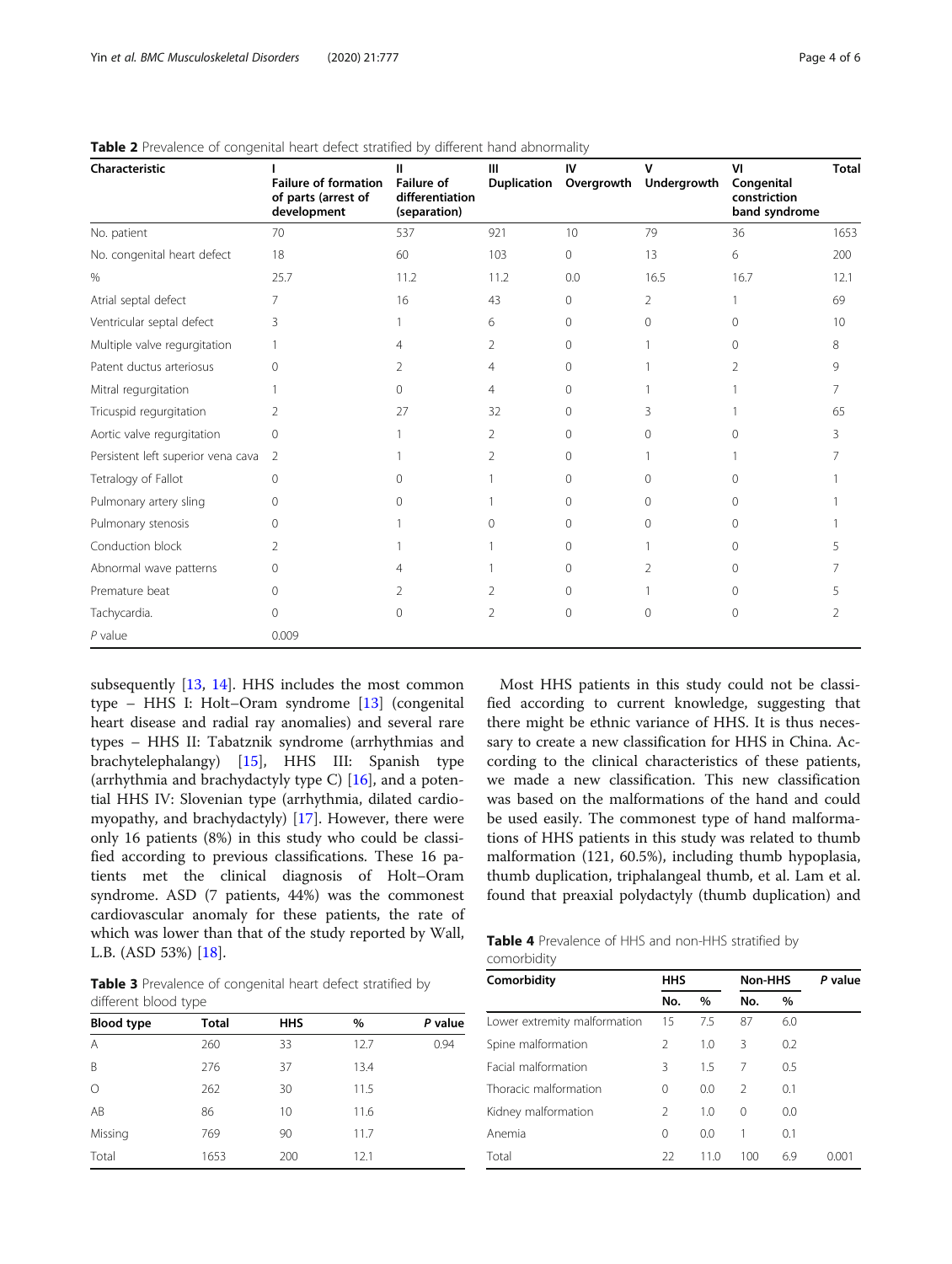## <span id="page-4-0"></span>Table 5 HHS classification according to the hand malformations

| <b>Type</b>                                                                        | Subtype <sup>a</sup> |   | $\frac{0}{0}$ |
|------------------------------------------------------------------------------------|----------------------|---|---------------|
|                                                                                    | a                    |   |               |
| Type1 Thumb type (thumb hypoplasia, thumb duplication, triphalangeal thumb, et al) | 13                   | 8 | 60.5%         |
| Type2 Finger type (syndactyly, brachydactyly, symbrachydactyly, et al)             |                      | 8 | 26.5%         |
| Type3 Contracture type (single or multiple congenital joint contractures)          |                      |   | 12.5%         |
| Type4 Rare type (could not classify into malformations mentioned above)            |                      |   | 0.5%          |

<sup>a</sup>Subtype a: an abnormal heart structure was discovered by ultrasonic cardiogram, associated with normal EGC or abnormal ECG. Subtype b: only abnormal result of ECG was discovered

forearm radial deficiencies may share a common developmental origin [\[19\]](#page-5-0). So, we put all malformations related to thumb into one type. The second type (53, 26.5%) is related to malformations including syndactyly, brachydactyly, and symbrachydactyly. This type included previous HHS II, HHS III, and HHS IV. The third type was related to congenital contractures (25 12.5%). Joint movement limitations in HHS might be considered close to the classical joint contractures observed in Emery–Dreifuss muscular dystrophy, which was LMNA generelated disease [[20](#page-5-0)]. Renou et al. reported an intronic LMNA mutation that co-segregated with the HHS clinical features [[17](#page-5-0)]. The fourth type included other hand malformations except for the malformations mentioned above. This new classification based on clinical characteristics is easy to use and could cover all of the HHS patients in this study. However, we cannot identify the molecular causes regarding different subcategories based on current evidence and further studies are higher needed.

We analyzed the distribution of blood types of HHS patients. Blood type B had the highest morbidity rate (13.4%), but there was no significant difference between blood types. We need further research on this field because around half of the patients did not attend blood type test. Further studies with enough samples are needed to explore the association of HHS with blood type in detail. The gene related to ABO type has been identified and resides on chromosome 9 at the band 9q34. 2 with 7 exons, it is thus higher possible to identify the underlying genes of HHS based on genetic linkage analyses if we can observe the association between specific blood type with HHS. In this study, 122 patients (7.4%) had comorbidity conditions except for the heart. The lower extremity malformations were the commonest. HHS patients had a much higher morbidity rate (11%) than non-HHS patients (6.9%) ( $P < 0.05$ ). The comorbidity conditions were reported previously  $[21, 22]$  $[21, 22]$  $[21, 22]$  $[21, 22]$  $[21, 22]$ , but this is the first time to report the morbidity rate for HHS. It is highly necessary to inform patients who had multiple congenital malformations because the prevalence of HHS was higher than that with only upper extremity malformations.

There were a few limitations in this study. First, all the patients were recruited from the hand surgery

department in one Chinese national orthopedics center, which might not be a comprehensive representative of the Chinese population. In addition, the classification that we proposed in this study needs to be confirmed by other studies.

## Conclusions

In summary, the prevalence of HHS among patients with congenital upper extremity malformations is relatively high in China, especially for patients with multiple congenital malformations. The commonest type of hand malformations of HHS patients was related to thumb malformation.

#### Acknowledgements

We would like to thank Xiuping Cai and Jie Shen for their help for the collection of the data.

#### Authors' contributions

YB Y and JG J had directly participated in the planning, execution, and analysis of the study. JH Z had reviewed the patients' medical record. SL C and W T had participated in the planning the study. The author(s) read and approved the final manuscript.

#### Funding

Yaobin Yin had received funding from Bei jing Ji Shui Tan Hospital Nova Program (XKXX201615). Wen Tian received funding form The National Key Research and Development Program of China (No. 2016YFC0901500).

## Availability of data and materials

The datasets used and/or analysed during the current study are available from the corresponding author on reasonable request.

#### Ethics approval and consent to participate

The ethical committee in Beijing Ji Shui Tan Hospital approved this study. All methods were carried out in accordance with relevant guidelines and regulations, and written consent to participate was obtained from the parents/guardians of the minors included in this study (minors are considered anyone under the age of 16).

#### Consent for publication

Not applicable.

### Competing interests

There are no competing financial interests.

#### Author details

<sup>1</sup>Department of Hand Surgery, Beijing Ji Shui Tan Hospital, Xin jie kou dong jie 31, Xi Cheng Qu, Beijing 100035, China. <sup>2</sup>Center for Primary Health Care .<br>Research, Lund University, Malmö, Sweden. <sup>3</sup>Clinical Research Centre (CRC), Skåne University Hospital, Building 28, floor 11, Jan Waldenströms gata 35, SE-205 02 Malmö, Sweden.